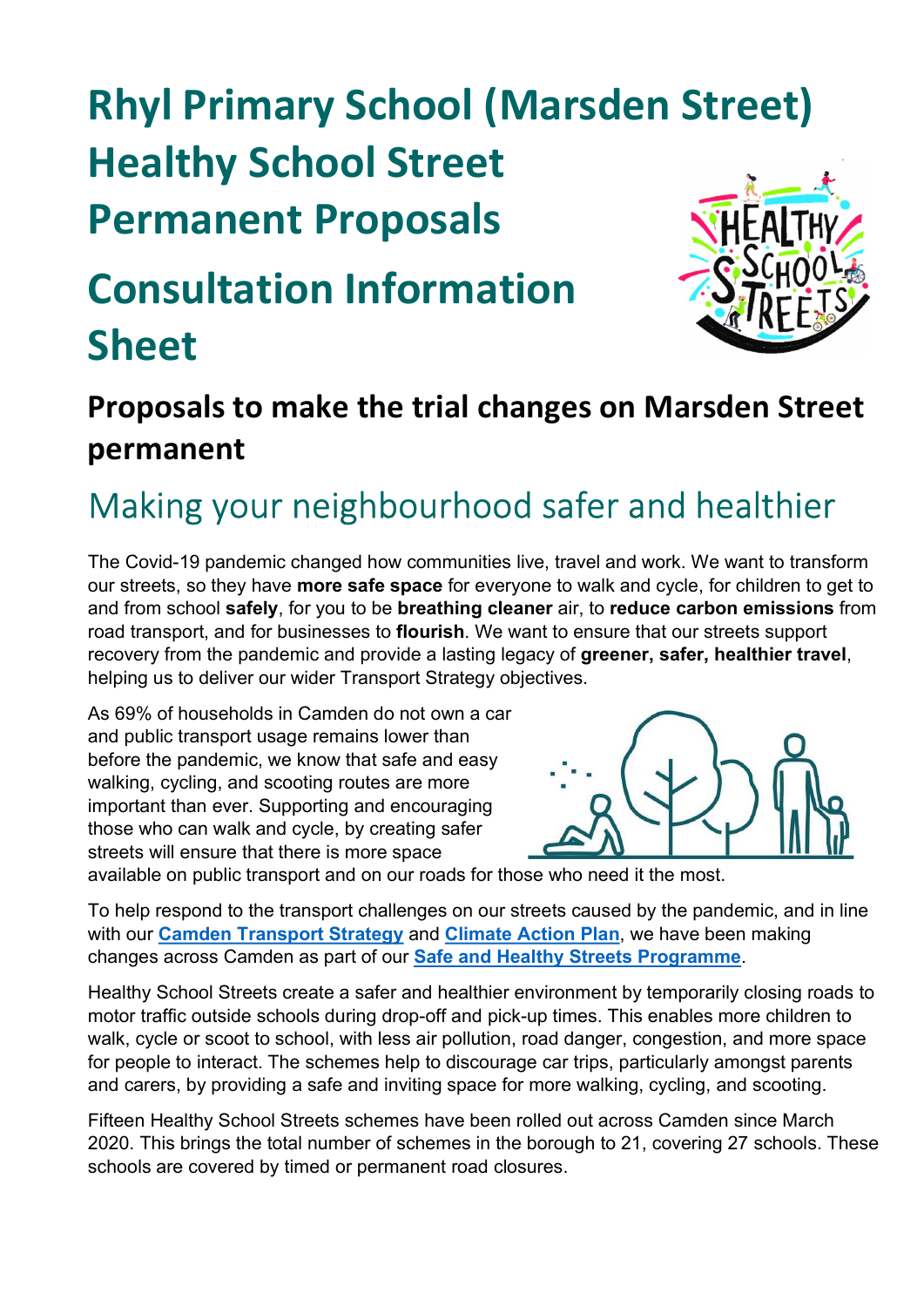## About the Rhyl Primary School Healthy School Streets Scheme

Photo of Rhyl Primary School Healthy School Street taken from the junction of Marsden Street with Talacre Road



The Rhyl Primary School Healthy School Street scheme consists of the timed road closure of Marsden Street at its junction with Talacre Road. The closure for motor vehicles is in place for an hour in the morning and an hour in the afternoon to coincide with the opening and closing times of the school, from 8.30am to 9.30am and 3pm to 4pm Monday to Friday during term time only.

We implemented the scheme as a trial in November 2020, under an Experimental Traffic Order which came into force on 29<sup>th</sup> October 2020, as part of Phase 3 of our Healthy School Streets programme. The decision report related to this Experimental Traffic Order (and others) was approved on 2nd October 2020.

This decision report noted that a further consultation, after approximately 12 months of the trial scheme, would take place relating to any proposed permanent changes. The trial scheme went live in November 2020 and during this period, the scheme has been monitored and comments from local residents and stakeholders have been received.

This consultation now asks local residents and stakeholders to give their views on whether or not the scheme should be made permanent after the end of the 18-month Experimental Traffic Order trial period as well as new proposal to make it easier for pedestrians to cross the road while helping to reduce vehicle speeds.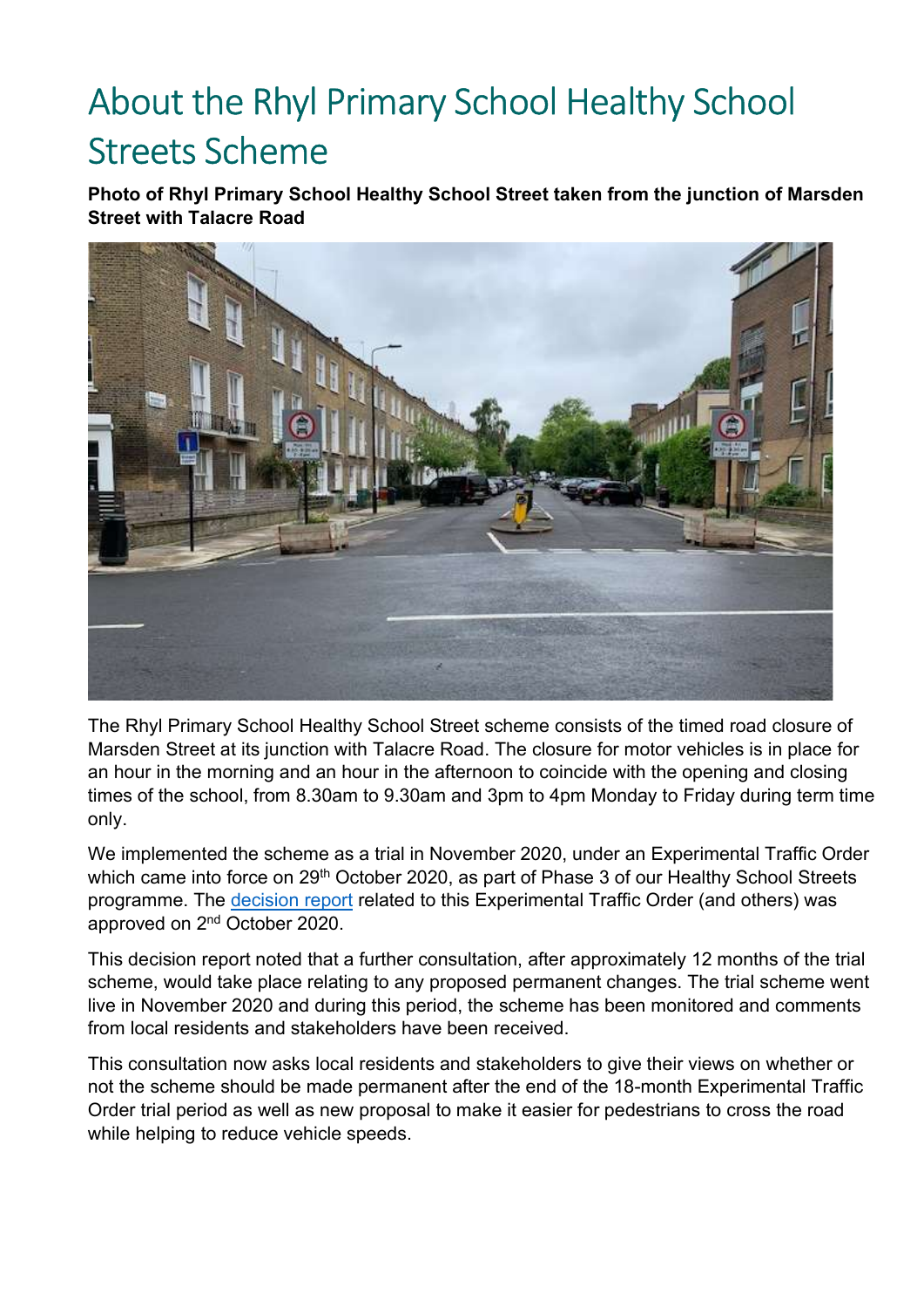## Monitoring information collected before / during the trial

During the trial period of the scheme, we have been collecting monitoring data which can be viewed in detail in the monitoring factsheet provided in the Related section at the bottom of the consultation front page. Headlines include:

- Traffic monitoring taken before and after the implementation of the scheme showed there was an 83% reduction in the number of vehicles recorded on Marsden Street during the morning restrictions, and a 69% reduction during the afternoon restrictions. Increases were seen on the other streets monitored (Rhyl Street, Talacre Road and Malden Road) which are explored in further detail in the monitoring factsheet.
- Analysis of average speed data shows that traffic speeds are low on Marsden Street and below the 20mph speed limit for all five sites surveyed.
- Cycle count data shows a combined 16% increase of cycles recorded during the morning restrictions across all five monitoring sites.

### Feedback during the Experimental Traffic Order Period

We received eight comments on the scheme on Commonplace during the trial Experimental Traffic Order trial period. Within this total, three of the respondents were positive towards the changes, two were neutral and three were negative.

The comments received that were positive towards the trial changes included:

- Respondents noted that they felt safer travelling through the area as a result of the scheme.
- The scheme encouraged respondents to walk and cycle more.
- Traffic levels had reduced following the introduction of the scheme.

The comments received that were negative towards the trial changes included:

- The scheme has resulted in difficulties scheduling deliveries and visits by tradespeople.
- The scheme was not necessary as traffic levels on Marsden Street were low prior to the introduction of the scheme.
- School run traffic has now been displaced to Rhyl Street.
- There was no consultation prior to the implementation of the scheme.

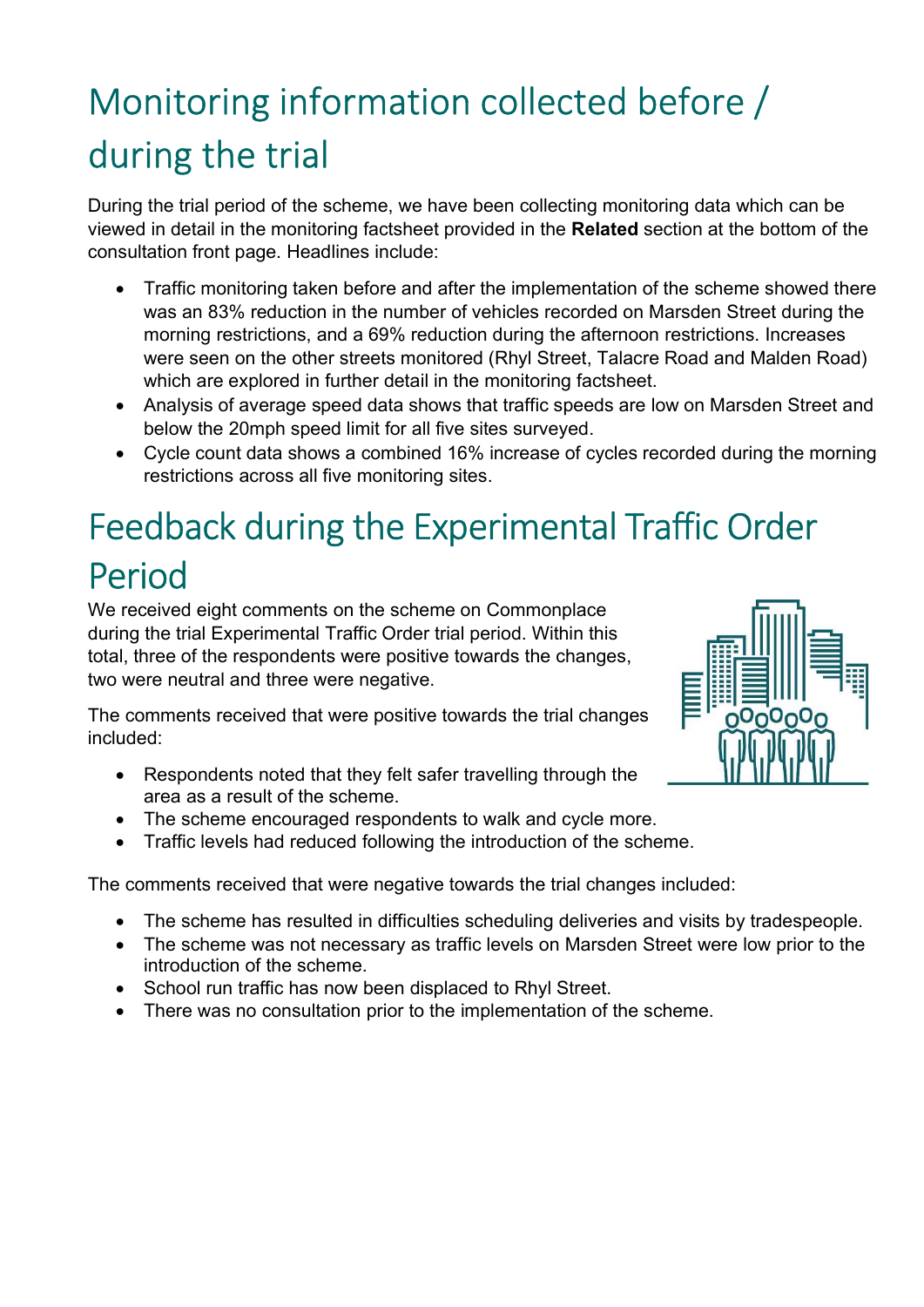

### What are we now consulting on?

Based on the monitoring data and the feedback received from residents and stakeholders during the trial period, and in line with policies and objectives set out in our Transport Strategy, Climate Action Plan and Clean Air Action Plan, we are now consulting on making the trial changes permanent as well as new proposals to make it easier for pedestrians to cross the road while helping to reduce vehicle speeds.

You can view the drawing of the changes in the Related section at the bottom of the consultation front page.

The Rhyl Primary School Healthy School Street scheme consists of a timed road closure for motor vehicles on Marsden Street outside Rhyl Primary School. This is enforced using signage and an Automatic Number Plate Recognition (ANPR) camera at the junction with Talacre Road. The traffic restrictions are in place between 8.30am - 9.30am and 3pm - 4pm Monday to Friday during school term time only.

The following vehicles are exempt from the restrictions:

- Cycles including standard and electric powered bicycles.
- Vehicles registered to properties and businesses on Marsden Street, where exemptions have been agreed with us.
- Any vehicle being used for ambulance, fire brigade or policing purposes.
- Refuse collection vehicles.
- Blue Disabled Badge holders, where exemptions have been agreed with us.
- Vehicles belonging to parents or carers of pupils of the school that have a disability that prevents them from walking, cycling, or scooting to school, where exemptions have been agreed with us.

Based on the overall positive traffic data during the times of the restrictions, air quality data, and feedback received from residents and stakeholders during the trial period, we are now consulting on making the scheme permanent.

We also want to capture your views on a proposal to replace the wooden planters on Marsden Street at the junction with Talacre Road with permanent pavement extensions on either side of the road and the installation of a raised table at the junction. A raised table is where an area of the road is raised to make it level with the pavement. This would make it easier for pedestrians to cross the road while helping to reduce vehicle speeds. The pavement extensions would also offer opportunities for planting trees which would improve the look of the street while providing benefits to the environment.

In summary, the changes include:

camden.gov.uk/making-travel-safer-in-camden